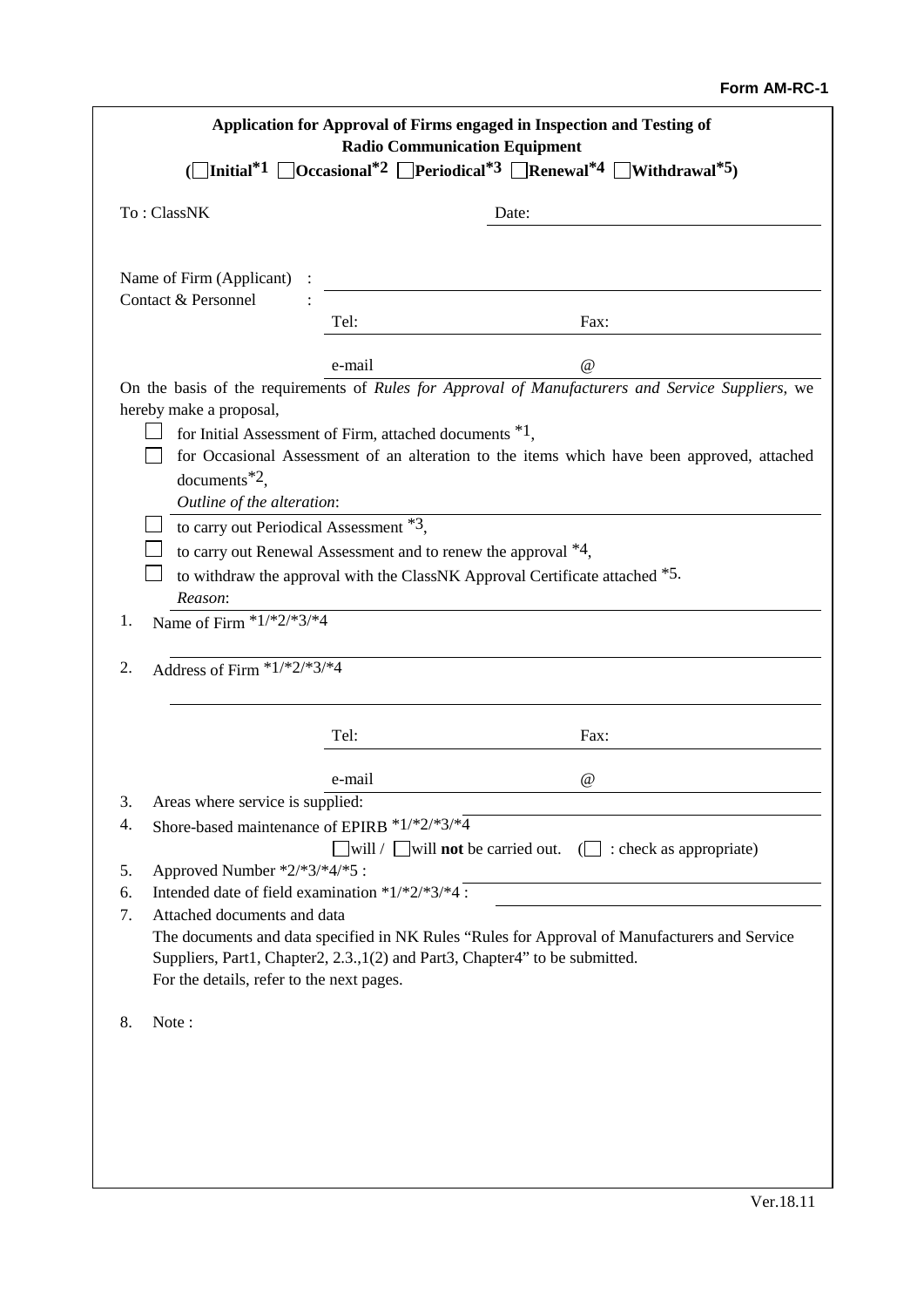## **List for submission of documents**

※Related documents with a change in content are to be submitted in the case of renewal assessment or rewriting certificate

- $\Box$  Outline of the firm (the location, history, capital, organization and management structure (including subsidiaries), number of employees, main services and their actual records, etc.)
- $\Box$  List of nominated agents, subsidiaries and subcontractors
- □ Description of equipment and facilities; measuring equipment, outline of workshops and facilities for storing materials and parts, a list of orders to the subcontractors, etc.
	- □ The list of equipment for inspection and maintenance of firefighting equipment and systems
	- $\square$  The procedure that a record of the major and auxiliary equipment required for correctly performing the inspection is to be kept
	- $\square$  Inspection report recorded a standard which is relevant to the radio equipment to be tested is to be available for the equipment
	- $\square$  Fully described and verified software in the case of equipment employing software in conjunction with the testing/examination
- $\Box$  Outline including description of service condition or service region of the relevant service
- □ Quality manual and its supplementary documents, or documented procedures (work procedures, verification procedures, recording and reporting and reporting procedures, training procedures, control procedures of measuring equipment, etc) specified in the Rules.
- $\square$  List of operators/ technicians/ inspectors documenting name, qualifications, training and experience within the relevant service area \*1
- $\Box$  Training programs for operators/ technicians/ inspectors
- $\Box$  Copies of valid qualifications for the inspection and testing of radio communication approved by the authorities concerned
- $\Box$  Checklists of the relevant services and record formats submitted to the Society □ Checklist for each radio equipment, AIS, SART, Two-Way VHF radiotelephone and EPIRB
- □ Lists for type of EPIRB and manufacturer of them (In the case of shore-based maintenance of EPIRB will be carried out.)
- $\Box$  Documented procedure to examine and evaluate the subcontractor's quality system and works in case where any parts of the services provided are subcontracted
- $\Box$  A guide for operators of the equipment needed to perform the service being provided
- $\Box$  Documented procedures for communication with the crew prior to commencing work, so that it is safe to decommission the equipment being maintained, and to provide a safe system of work in place
- □ Copies of approval certificates issued by competent organizations or other classification societies, if any (Evidence of approval/ acceptance by other bodies, if any.)
- $\Box$  Information on the other activities which may present a conflict of interest
- $\Box$  Record of customer claims and of corrective actions requested by certification bodies
- $\Box$  Other documents deemed necessary by the Society